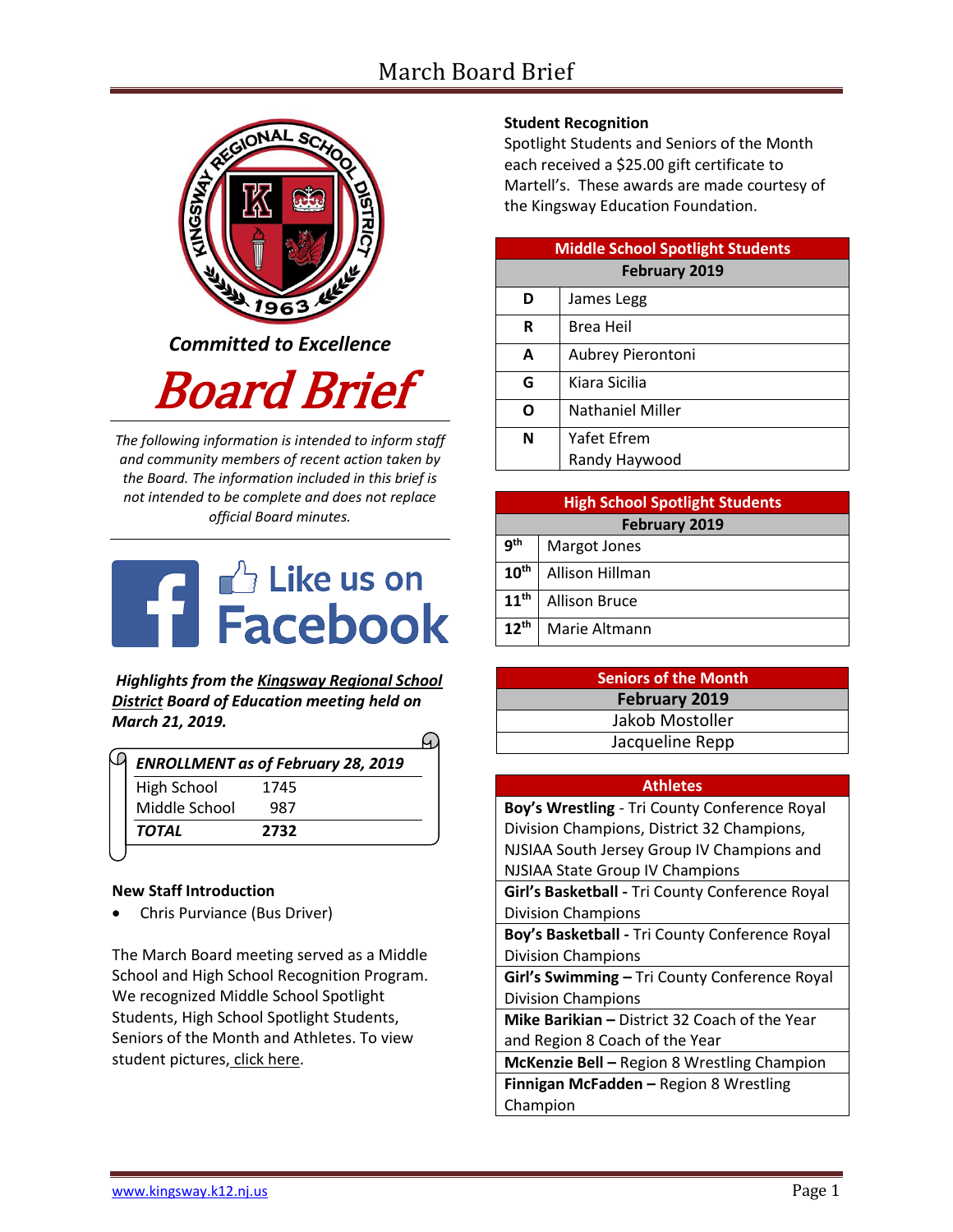**Sam Allen –** All American in the one mile race walk, 2<sup>nd</sup> at the National Indoor Track and Field Championship and Ranked #1 in NJ

 **Gavin Wagner** –Finalist in the 2019 National Merit Scholarship

### **SUPERINTENDENT'S REPORT**

Dr. Lavender updated the Board on a variety of topics related to the District, which included the following discussion item(s)…

- [2019-20 Tentative School Budget](https://www.krsd.org/site/handlers/filedownload.ashx?moduleinstanceid=909&dataid=5822&FileName=2019-20%20Tentative%20Budget%20in%20Brief.pdf)
- Shared Services Meeting with South Harrison
- [Cyber Day to replace Snow Day Make](https://www.krsd.org/cms/lib/NJ01912751/Centricity/Domain/4/PR%20Kingsway%20announces%20Cyber%20Day%20to%20replace%20Snow%20Day%203.22.2019.pdf)[up](https://www.krsd.org/cms/lib/NJ01912751/Centricity/Domain/4/PR%20Kingsway%20announces%20Cyber%20Day%20to%20replace%20Snow%20Day%203.22.2019.pdf)
- Football Zero Week, moves annual game with Clearview to September

## **PRESENTATONS**

 Mr. Schimpf & Dr. Lavender [2019-20 Tentative School Budget](https://www.krsd.org/site/handlers/filedownload.ashx?moduleinstanceid=909&dataid=5822&FileName=2019-20%20Tentative%20Budget%20in%20Brief.pdf)

## **ATTENDANCE SUMMARY**

*2018-2019 Monthly Average % of Students in Attendance for February:*

| 2018-2019 Monthly Average %<br>of Students in Attendance |          |                                         |                            |  |
|----------------------------------------------------------|----------|-----------------------------------------|----------------------------|--|
| Grade<br>Level                                           | Feb<br>℅ | 2018-<br>2019<br><b>YTD</b><br>Avg<br>% | Past<br>6 Year<br>Avg<br>℅ |  |
| 7                                                        | 93.9     | 96.0                                    | 95.5                       |  |
| 8                                                        | 94.4     | 95.7                                    | 94.9                       |  |
| <b>Total MS</b><br>Average                               | 94.2     | 95.9                                    | 95.2                       |  |
| 9                                                        | 94.6     | 95.5                                    | 94.8                       |  |
| 10                                                       | 94.9     | 95.6                                    | 94.4                       |  |
| 11                                                       | 92.5     | 94.4                                    | 93.4                       |  |
| 12                                                       | 92.4     | 93.7                                    | 92.2                       |  |
| <b>Total HS</b><br>Average                               | 93.6     | 94.8                                    | 93.8                       |  |
| <b>District</b><br>Average                               | 93.9     | 95.3                                    | 94.5                       |  |

#### **PERSONNEL**

#### **District Employment**

- Appointments:
	- Anthony Cataldi (Custodian)
- Termination:
	- Raymond Moore (Custodian)
- Schedule "B":
	- Various positions were approved.
- Substitute:
	- Cassell Cruickshank (Custodian)
	- Vincent Valdes (Custodian)
- Leaves of Absence:
	- Judith Scherf (Bus Driver)
- Internship:
	- Courtney Risher (School Psychology Joanellen Fenimore – 09/03/2019 to 06/30/2020)
	- Alexander Brown (School Psychology Danielle Baney – 09/03/2019 to 06/30/2020)

#### **High School Employment**

- Schedule "B":
	- Various positions were approved.
- Leaves of Absence:
	- Cassie Tomczak (Math Teacher)

#### **Middle School Employment**

- Resignation:
	- Matthew Levin (Paraprofessional)
- Leaves of Absence:
	- Lourdes Perez-Nieves (Cafeteria Staff)
- Substitute:
	- Kathleen Bially (LTS Library Media Specialist)

#### **FUNDRAISERS**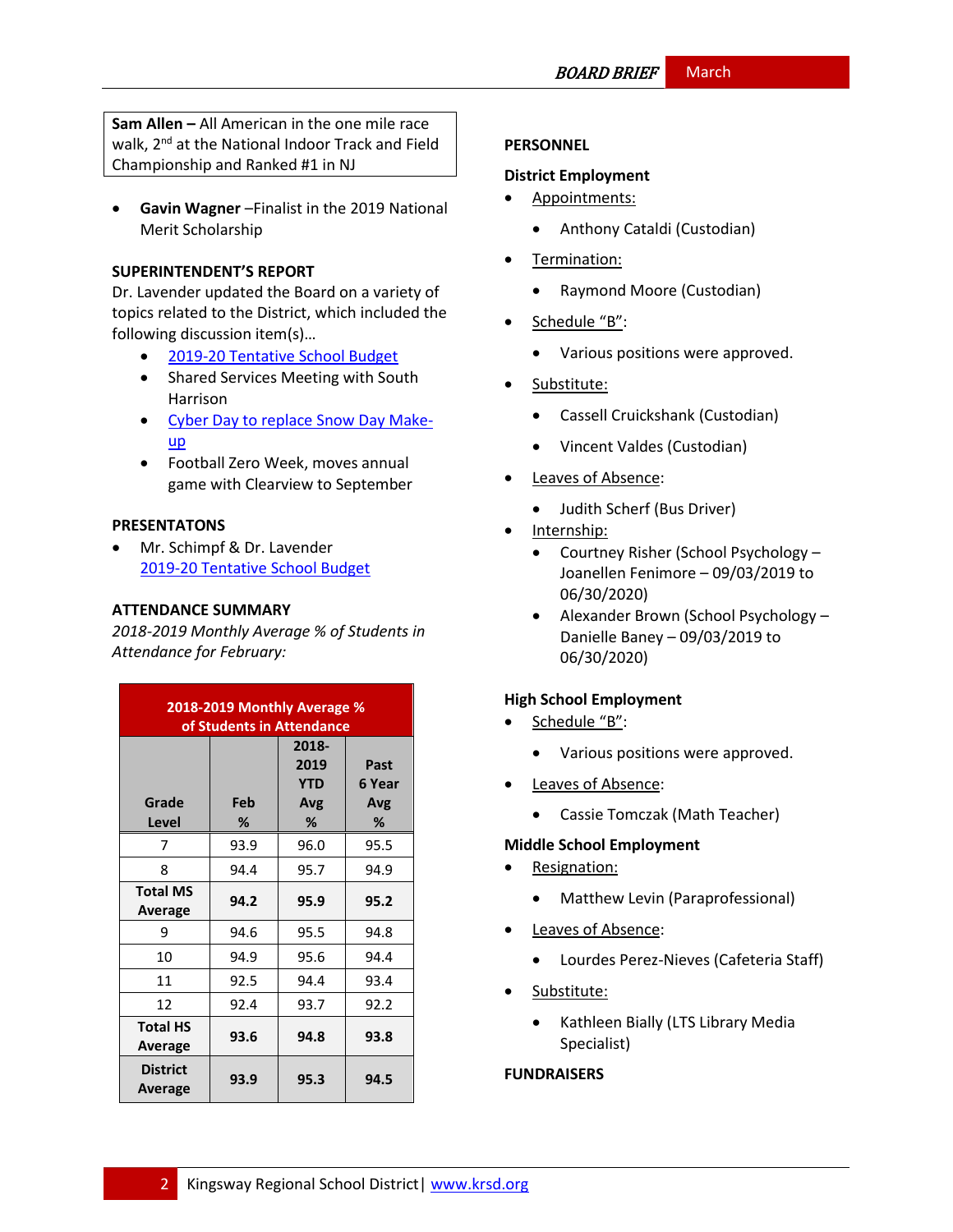- **03/21/2019 to 04/5/2019** The NHS will be collecting toiletries and small food items to create care packages to ship to service men and women.
- **03/21/2019 to 04/04/2019**  The Girl's Lacrosse team will be selling cookies.
- **03/27/2019 to 04/05/2019**  The Boy's Baseball team will be selling coupon books.
- **04/01/2019 to 04/14/2019**  The Girl's Softball team will be selling fan cloths.
- **04/30/2019**  The Middle School will be hosting a 3 on 3 basketball tournament.
- **04/25/2019**  The High School Renaissance program will be holding a dodgeball tournament.
- **04/25/2019 to 05/03/2019**  The High School Renaissance program will be selling t-shirts.

## **FIELD TRIPS/ASSEMBLIES**

- **04/03/2019 AAP –** The AAP group will be traveling to the South Harrison Elementary School.
- **04/10/2019 STEP** The STEP group will be traveling to the Willington Blue Rock Stadium.
- **04/24/2019 Unify Group** The Unify group will be traveling to the Delsea Unified Invitational 2019.
- **04/26/2019 to 04/27/2019 Boy's Volleyball –** The Boy's Volleyball team will be traveling to the Rhode Island Invitational Tournament.
- **04/27/2019 to 05/01/2019 DECA –**The DECA students will be traveling to the DECA International Competition.
- **05/07/2019 AAP –** The AAP group will be traveling to Cecil Creek Farm.
- **05/10/2019 Performing Arts Club –** The Performing Arts club will be traveling to Ichiban Seafood Buffet and the Media Theater for Performing Arts.
- **05/16/2019 STEM –** The STEM group will be traveling to the PCOMM.
- **05/22/2019 AP French Class.** The AP French class will be traveling to the Philadelphia Barnes foundation and Creperie Beau Minde and L'Etage.
- **05/29/2019 AP Spanish Class.** The AP Spanish class will be traveling to an Art Museum.

## **EMERGENCY DRILLS/CALLS**

| School/<br><b>Date</b>                | <b>Time</b>                                         | <b>Drill</b>                       |
|---------------------------------------|-----------------------------------------------------|------------------------------------|
| <b>MS</b><br>02/05/2019               | Start: 01:15 PM<br>End: 01:24 PM                    | Precautionary<br>Lockdown<br>Drill |
| MS                                    | Start: 01:01 PM                                     | <b>Fire Drill</b>                  |
| 02/22/2019<br><b>HS</b><br>02/07/2019 | $End: 01:07$ PM<br>Start: 10:59 PM<br>End: 11:07 AM | Precautionary<br>Lockdown          |
| <b>HS</b><br>02/22/2019               | Start: 12:59 PM<br>End: $01:04$ PM                  | <b>Fire Drill</b>                  |

## **[POLICY](http://www.straussesmay.com/seportal/Public/DistrictPolicyTOC.aspx?id=f0cc945ef3894b8d9ad5f87d948ca425&PolicyID=)**

The Board recommended the following for **FIRST** reading for revisions and/or adoption.

• None

The Board recommended the following for **SECOND** reading for revisions and/or adoption.

• None

## **PROGRAMS**

The Board approved the following programs:

Spring Athletic Schedule

#### **AWARDS AND SCHOLARSHIPS**

The Board approved the following awards and scholarships:

• The Balanced Dragon Award

#### **OUT OF DISTRICT PLACEMENT**

Various placements were approved.

## **BUSINESS, FACILITIES & FINANCE**